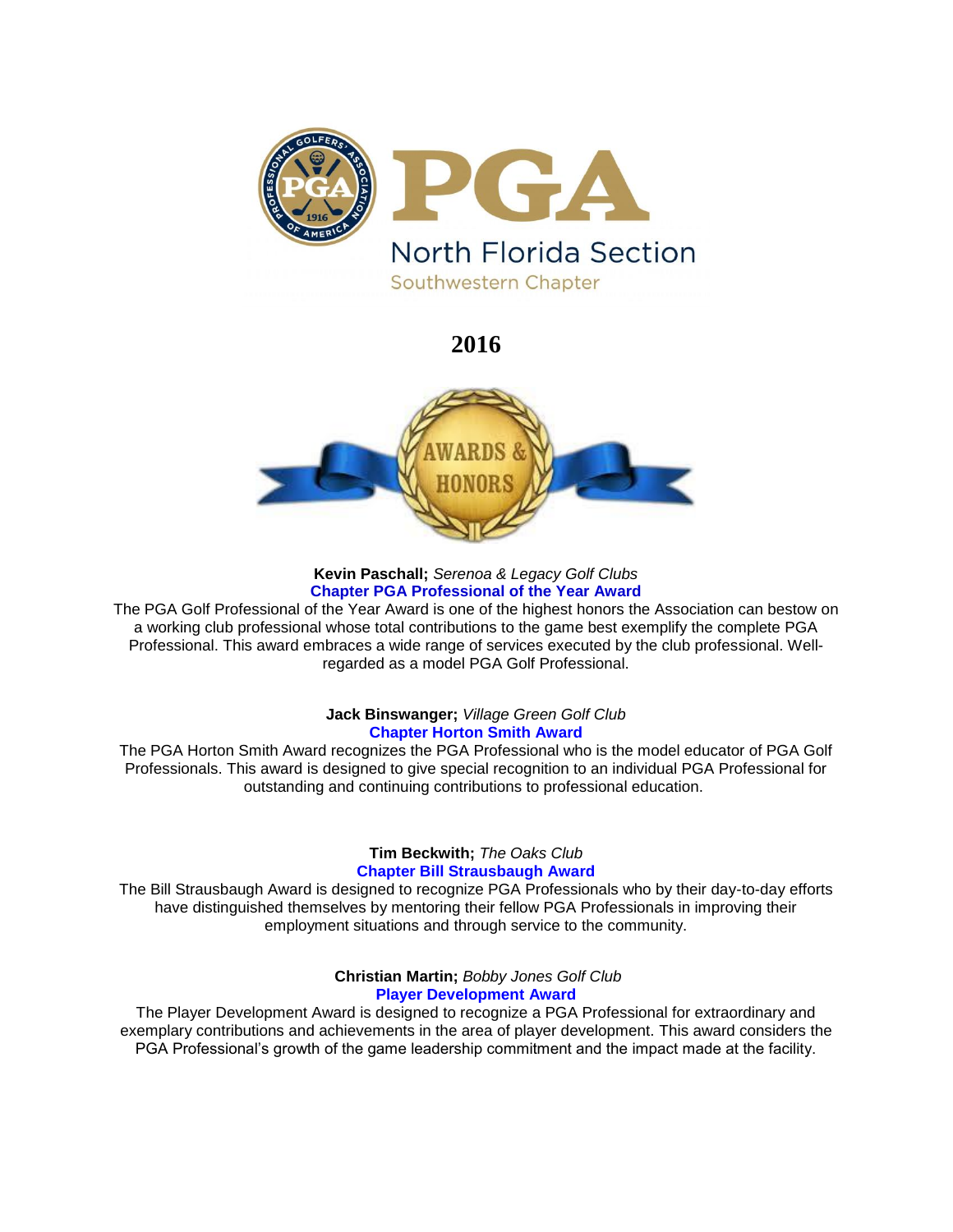### **Mark Rummings;** *Ritz Carlton Members Club* **Patriot Golf Leader Award**

The Patriot Award is presented to a PGA Professional who personifies patriotism through the game of golf and demonstrates unwavering commitment and dedication to the men and women who have valiantly served and protected the United States of America.

# **Daren King;** *Sara Bay CC* **Chapter Merchandiser of the Year Award (Private)**

The Merchandiser of the Year Award is designed to recognize those PGA Professionals who have excelled as business persons / merchandisers in the promotion of golf. The PGA honors PGA Professionals in three categories: Private, Public and Resort facilities.

## **Terry O'Hara;** *Longboat Key Club* **Chapter Merchandiser of the Year Award (Resort)**

The Merchandiser of the Year Award is designed to recognize those PGA Professionals who have excelled as business persons / merchandisers in the promotion of golf. The PGA honors PGA Professionals in three categories: Private, Public and Resort facilities.

#### **Charlie Darbyshire;** *Sarasota National* **Chapter Merchandiser of the Year Award (Public)**

The Merchandiser of the Year Award is designed to recognize those PGA Professionals who have excelled as business persons / merchandisers in the promotion of golf. The PGA honors PGA Professionals in three categories: Private, Public and Resort facilities.

# **Steve Whidden;** *Whidden Golf at Tatum Ridge* **Chapter Teacher of the Year Award**

The Teacher of the Year Award is designed to recognize a PGA Professional who is an outstanding teacher of golf among the ranks of PGA membership. This award is based on a professional's overall performance in teaching; unusual, innovative and special teaching programs initiated or implemented; articles published; as well as outstanding golfers the professional has instructed.

# **Sage Johnson;** *First Tee of Sarasota/Manatee* **Chapter Youth Player Development Award**

The PGA Junior Golf Leader Award recognizes the PGA Professional who is a leader in junior golf and who reflects the ideals of those who work with youth.

# **Bryan Arnett;** *Tara Golf & CC* **Chapter Assistant of the Year Award**

The Assistant of the Year Award is designed to recognize the Assistant PGA Professional whose enthusiasm, growth and leadership to the facility and involvement in the Chapter reflect the potential to lead and contribute to the future of the game and industry.